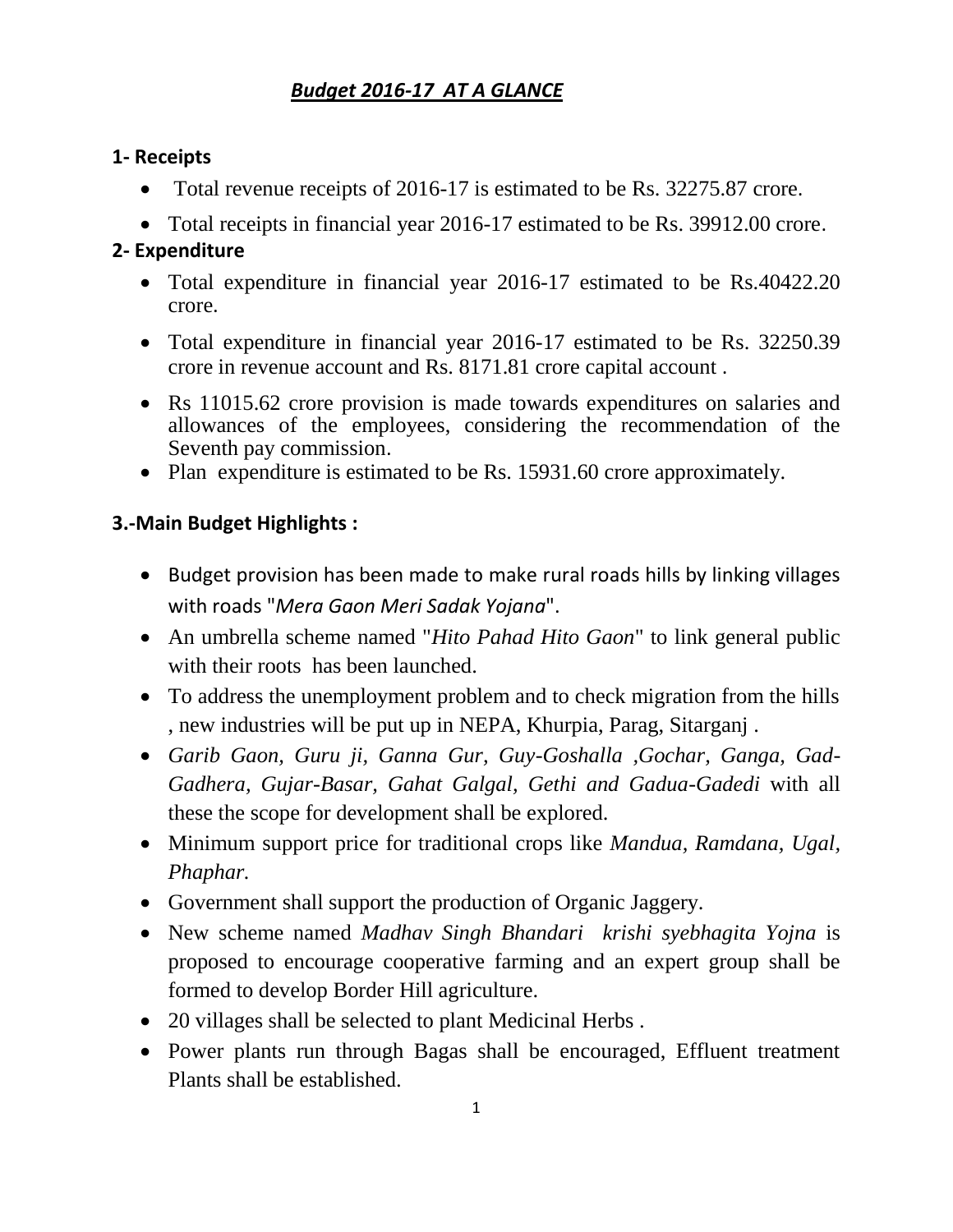- A scheme for distribution of Sanitary Napkin to Adolescent girls is being launched .
- Govt plans to establish international Zoo in Haldwani .
- Budget provision for Varnavrat mountain treatment.
- Almora residential university shall be established.
- A new scheme named *Gramin Khel kood avam swasthe samvberdhan Yojna*  shall be started to encourage village sports.
- Budget provision for Tertiary care programme and *Pardhan Mantri Jan Aushdhi Yojna.*
- Various places shall be develop as Yoga Circuits, in which Yoga will be taught. Also nearly 1000 people shall be made part-time Yoga trainers.
- Budget provision for one time grant for the establishment of Uttarakhand metro and building corporation.
- Budget provision for *Gorkha kalyan prishad*.
- A new scheme for extremely backward classes named *Baba Sahib Phule Yojna* shall be started.
- *Raja Rahul Dev* Scholarship programme to benefit students belonging to Rajbhar Cast.
- *Raja Vijay Singh Paritoshikh Yojna* to encourage meritorious girls students from backward classes.
- Jagar University shall be established and Jagariya/Dagriya shall also be eligible for the benefits under the pension scheme.
- Local crafts and food stalls shall be developed on National Highways and popular tourist routes, 50 percent of the stalls and shops reserved for women.
- Female aspirants preparing for Civil services and government jobs shall be incentivised.
- Budget provision for establishment of directorate of Para military forces.
- *Uttarakhand Rajya Alap-Sankhyak Huner parishad* to be established to enhance the employability of minority community.
- *Mukhya Mantri Vishes Chatravrity Yojna* to benefit Muslim girl students.
- One special ward to be reserved for working class in all the medical collages and base hospitals of the state.
- Budget provision for *Uttarakhand Rajye Karamchari Kalyan Nigam.*
- 2000 people shall be trained to become crafts men and crafts women.